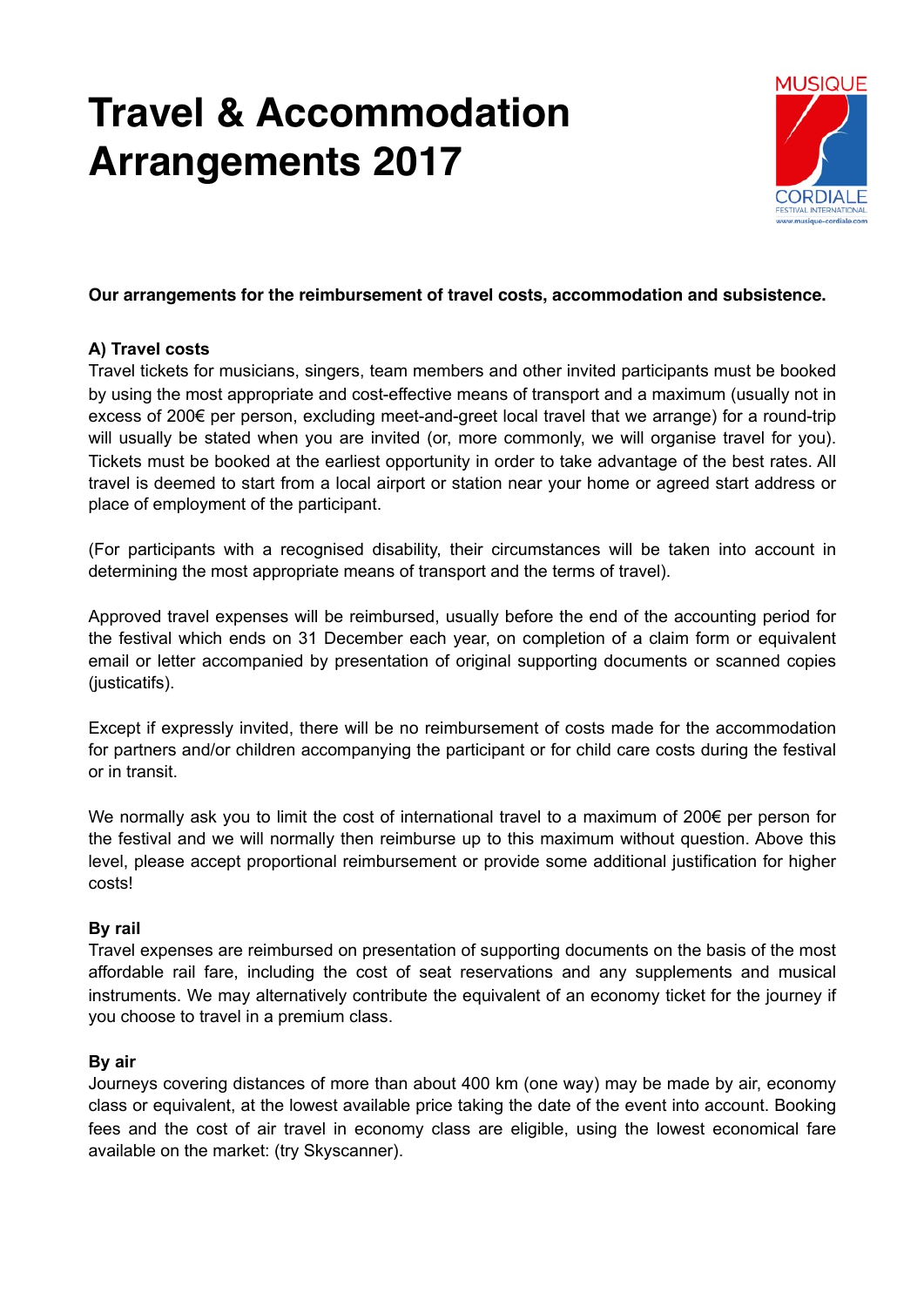We cover one item of hold baggage for participants who come for more than 2 nights. Otherwise we usually cover only hand-baggage and instruments.

In exceptional cases, "business class" may be permitted but only with our prior agreement - e.g. when:

- flights have a duration of 4 hours or more without stopovers;
- flights outside Europe have a total flying time of at least 12 hours in any consecutive period of 72 hours). We may alternatively cover the equivalent of an economy ticket for the journey if you

choose to travel in a premium class.

## **By car**

We strongly advise against using own cars to attend the festival unless you are travelling only very short local distances or are travelling in a group of 3 or more invited participants. We do provide local vehicles (small Fiat Pandas, usually) or lift shares for participants whose accommodation is not within easy walking distance of the main rehearsal and eating areas. We also provide bus and other local transport to and from stations and airports in the Var (mainly Nice or Les Arcs) and to concerts or other events where you are performing or rehearsing.

Participants who choose to use their own cars remain fully liable for any accidents involving their vehicle and for any traffic offences. Musique Cordiale will not accept any requests for compensation or reimbursement.

Participants are required to use appropriate, safe and properly-serviced vehicles and to comply with the relevant safety rules: rest times, 'highway code' or local equivalent, etc.

The use of a car is authorised where, in view of the specific features of the trips, it improves the cost effectiveness of travel and/or of effective performance of what we have asked you to do for the festival or association itself, particularly where the vehicle is shared by a number of festival participants or staff.

The cost of a journey by private car (personal cars) is calculated at a rate per up to a maximum for the financial year 2016-17 which ends on 31 December 2017 of € 0.20 per kilometre.

Other expenses (motorway tolls, parking, ferry crossings, etc.) can also be reimbursed on presentation of the corresponding supporting documents.

Please bring your driving license and support documents with you in case we need to lend you a vehicle for our convenience or to enable you to take time out during the festival. (We will charge you a very affordable rate for vehicles made available to you for your own convenience).

# **By taxi**

We encourage the use of public transport but recognise that this is limited in the Pays de Fayence and for our particular purposes during the festival. Only where public transport is not a suitable alternative (for example, for safety reasons) or not available, taxis or our recommended car-sharing arrangements may be used and are considered as eligible costs for transfers to airports or stations: we will usually make the arrangements for you (contact hannah@musique-cordiale.com - +33 (0) 787 46 99 27). Taxi fares are reimbursed on presentation of the original or scanned supporting documents duly and clearly completed.